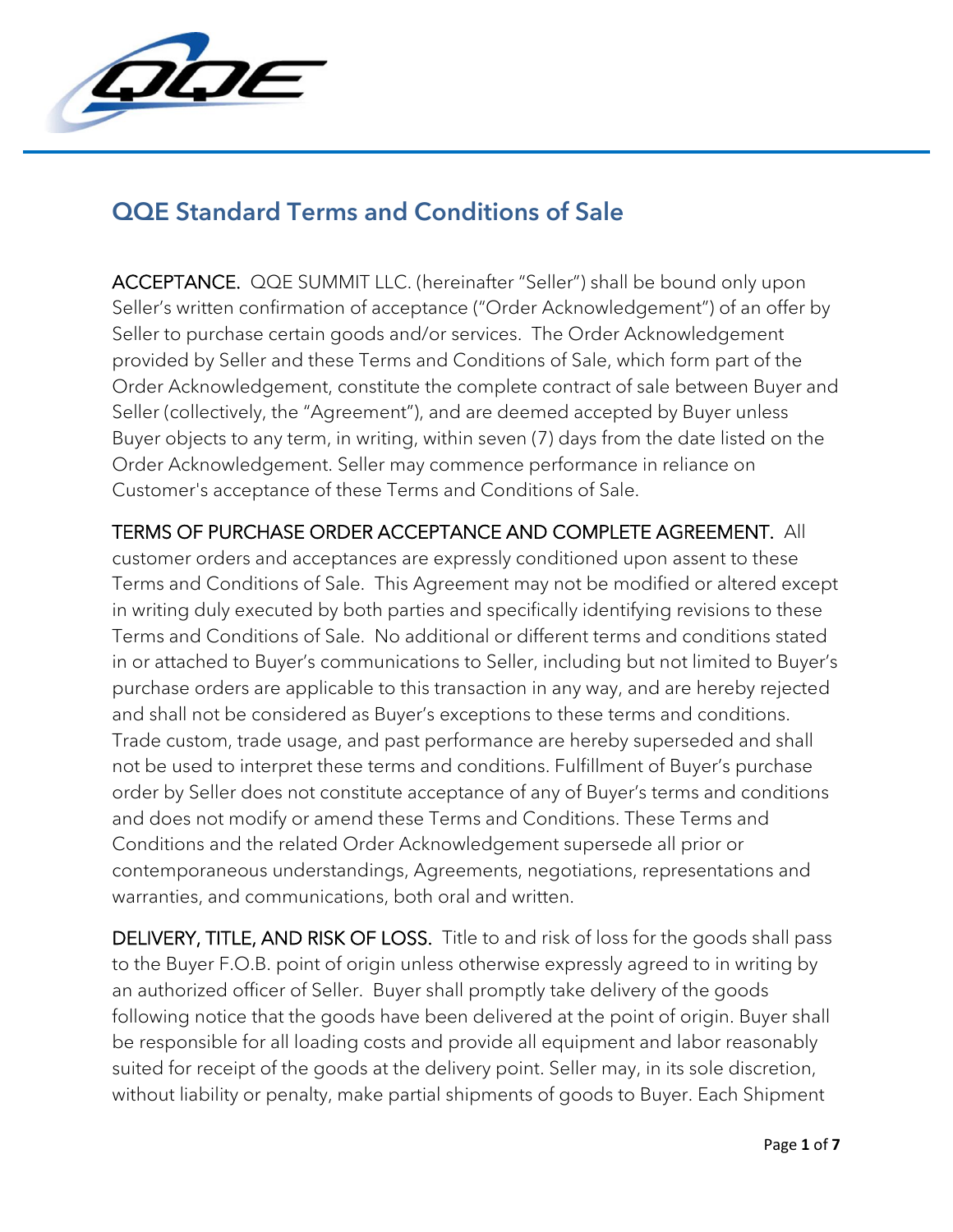

will constitute a separate sale, and Buyer shall pay for the units shipped whether such shipment is in whole or partial fulfillment of Buyer's Purchase Order. Although Seller may elect to assist Buyer in connection with pursuing any claim for damages, Seller shall not thereby assume any obligations for such damage.

PAYMENT. Payment terms are net thirty (30) days from date of invoice unless special terms are set forth in Seller's Order Acknowledgement. Any amounts not paid when due shall accrue interest at the lower rate of (1) 1.5% per month, or (2) at the highest rate permitted by law. If Customer shall fail to comply with any provision or to make payments in accordance with the terms of this Agreement, Seller may, at its option, defer shipments or, without waiving any other rights it may have, terminate this Agreement.

TRANSPORTATION CHARGES. Delivered prices or prices involving competitive transportation adjustments shall be subject to appropriate adjustment to reflect changes in transportation charges including but not limited to fuel surcharges.

SECURITY. If at any time Buyer's financial responsibility appears unsatisfactory to Seller and Buyer fails to provide, at Seller's request, satisfactory security, or if Buyer fails to comply with the terms of payment hereunder, Seller may, without prejudice to any of its other rights, defer manufacture and/or shipment of goods until Buyer fulfills these obligations or cancel the Order, at Seller's option

CANCELLATION. Buyer acknowledges and agrees that goods supplied by Seller are custom manufactured goods and are not stocked items. Because goods are specially manufactured, orders placed by Buyer may not be cancelled prior to manufacture without Seller's written consent. Buyer may not cancel an order once manufacturing of good has begun. Seller reserves the right to cancel any sale without liability to Buyer (except a refund of monies paid) if the manufacture or sale of product becomes impossible, impracticable, or technically or economically unfeasible.

PERMISSIBLE VARIATIONS. The products sold hereunder shall be subject to standard manufacturing variations, tolerances and classifications, generally accepted in the industry.

TECHNICAL ADVICE. Seller shall not be responsible for results of any technical advice in connection with the design, installation or use of the products sold hereunder.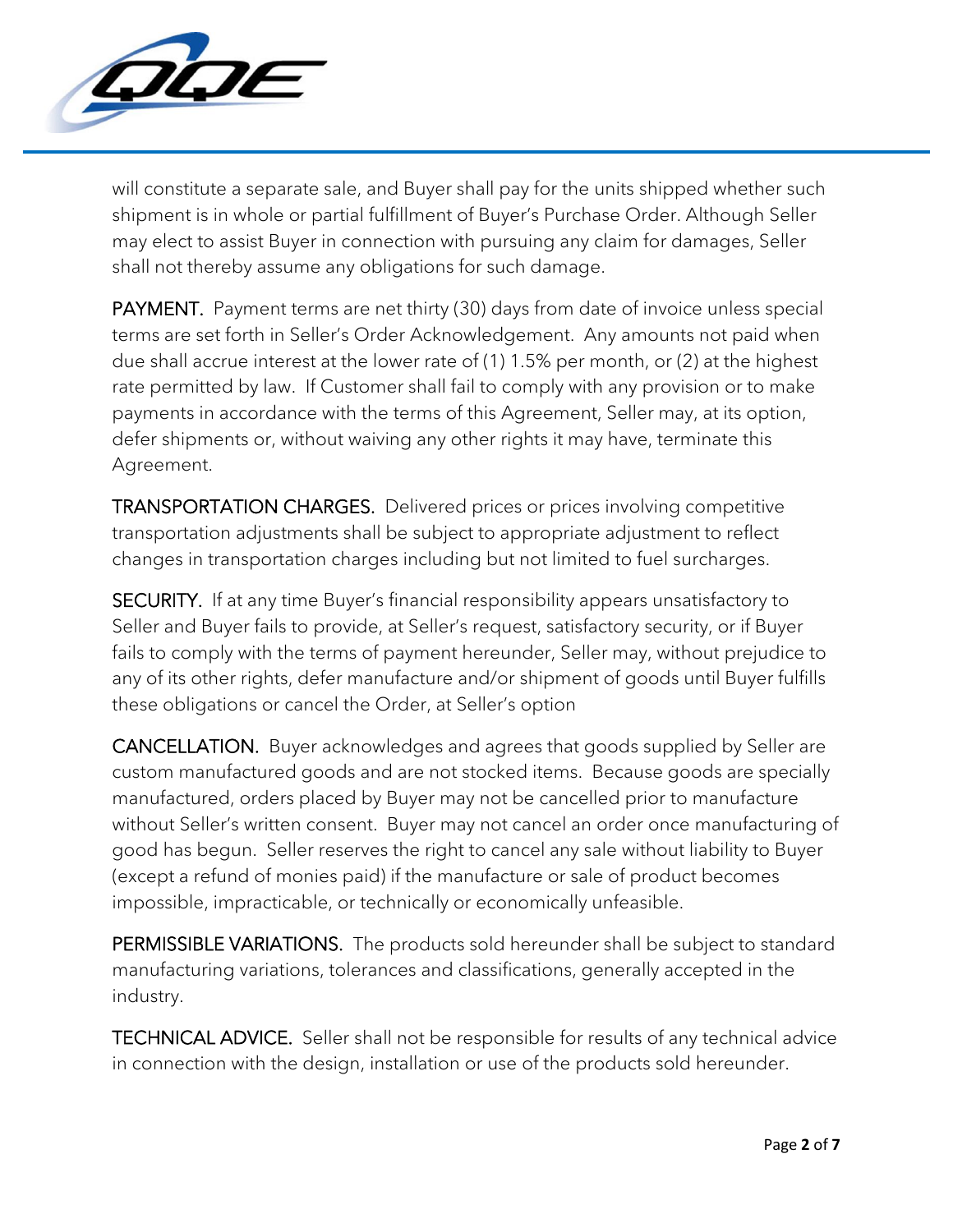

## DISCLAIMER OF WARRANTY FOR BUYER SUPPLIED MATERIALS. Buyer

acknowledges that quartz and silicon machining and the associated process operations (sawing, drilling, milling, etc.) have inherent risks that can damage the material. Seller takes commercially reasonable precautions to mitigate these risks; however, there may be situations that could lead to the damage of Buyer supplied material or products developed pursuant to Buyer's specifications, designs, or instructions (collectively, "Buyer Supplied Materials"). These risks include, but are not limited to, weather, power outages/spikes, tool failure, workpiece movement/release, material defects, etc. Our goal is to be 100% successful during the processing of Buyer Supplied Material, however, because of the aforementioned associated risks we offer this service on a "best effort" basis and expressly disclaim all other warranties for Buyer Supplied Material.

SELLER WARRANTY. Seller warrants that the goods delivered to Buyer in connection with the Order Acknowledgement meet Seller's standard specifications for the goods in effect at the date of delivery. This warranty is void and of no effect if the goods or any articles made from the goods are not stored or handled in accordance with the product specifications. Seller makes no further warranty regarding the goods. THE FOREGOING WARRANTY IS EXCLUSIVE AND IS IN LIEU OF ALL OTHER WARRANTIES WHETHER EXPRESS OR IMPLIED, INCLUDING, BUT NOT LIMITED TO ANY WARRANTY OF MERCHANTABILITY OR FITNESS FOR A PARTICULAR PURPOSE OR ARISING FROM ANY COURSE OF DEALING OR TRADE USAGE. In case of a breach of this warranty attributable solely to the actions or omissions of Seller, at Sellers option, the goods will be repaired or replaced or a credit in the amount of the sales price will be issued for the goods that fail to meet the warranted specifications following Seller's inspection of returned goods. THE FOREGOING REPRESENTS BUYER'S EXCLUSIVE REMEDY IN THE EVENT OF A BREACH OF THIS WARRANTY. No claim under this warranty will be valid, and Seller shall not be liable to Buyer for a breach of the warranty set forth above, unless: (i) Buyer notifies Seller in writing within forty-five (45) days from the date of shipment of any alleged defect reasonably describing the defect; (ii) Seller is given a reasonable opportunity after receiving the notice to examine the allegedly defective goods; and (iii) Seller reasonably verifies Buyer's claim that the goods are defective. If instructed, Buyer will return any defective product in compliance with Seller's shipping instructions. Additionally, Seller shall not be liable for a breach of the warranty set forth herein if: (a) Buyer makes any further use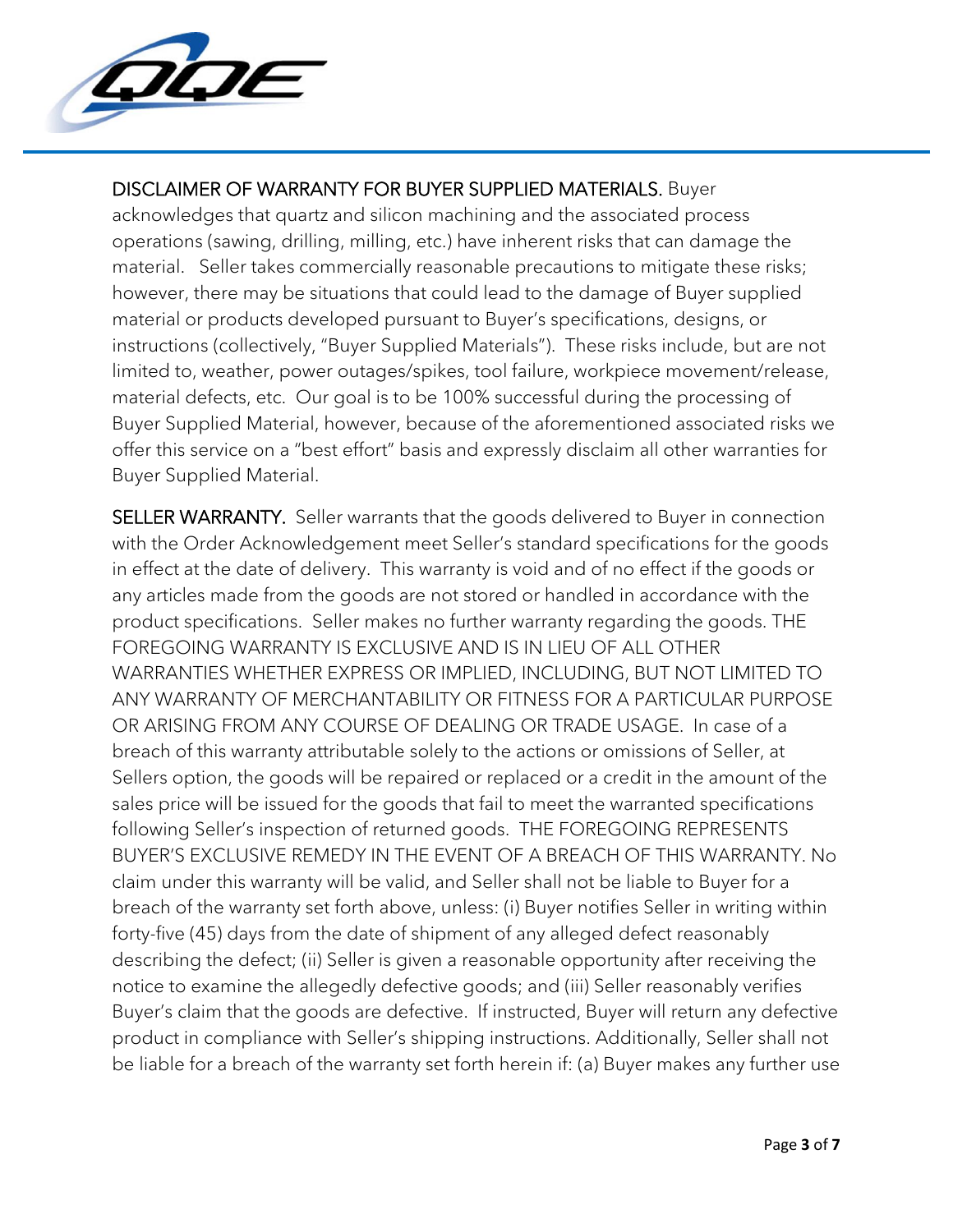

of such goods after giving notice to Seller alleging such goods are defective; or (ii) Buyer alters or repairs such goods without the prior written consent of Seller.

LIMITATION OF LIABILITY. Seller's responsibility for any claims, damages, expenses, losses, or liabilities arising out of or related to the goods delivered in accordance with any Order Acknowledgment or for any non-delivery of such goods shall not exceed the purchase price paid by Buyer for such goods. In no event shall Seller be liable, in breach of warranty, contract, tort, strict liability, or under any other legal theory, for any indirect, Incidental, special, consequential, and/or punitive damages or any expenses for lost profit, lost revenue, property damage, personal injuries, or lost production, whether suffered by Buyer or any third party, regardless of whether Buyer was informed about the possibility of such damages, and in no event will Seller's total liability exceed an amount equal to the sales price of the good giving rise to the liability.

INDEMNIFICATION. Buyer agrees to indemnify, defend, and hold Seller harmless from any and all claims, demands, losses, damages, expenses (including legal costs and attorneys' fees) and liabilities resulting from or in any way related to Buyer's use of the goods delivered in accordance with this Order Acknowledgement.

INTELLECTUAL PROPERTY RIGHTS. Seller or Seller's licensor shall own the intellectual property rights in any product or service sold to Buyer unless expressly stated otherwise in the Order Acknowledgement. Unless different terms are stated in the Order Acknowledgement, Seller grants Buyer a fully paid-up, worldwide, perpetual, non-exclusive, royalty-free and unlimited license (with the right to sublicense) and right to use such intellectual property as is necessary for Buyer to use and enjoy the products or services identified Order Acknowledgement for Buyer's internal business purposes only.

CONFIDENTIALITY. If the parties have entered into a Non-Disclosure Agreement (the "NDA"), prior to or concurrently with the issuance by Seller of the Order Acknowledgement, then the parties agree that such NDA remains in full force and effect, and the terms and conditions of the NDA are incorporated herein by reference, and supersede the terms hereof, such that if there is a conflict between the terms and conditions of the NDA and these Conditions of Sale, then the terms and conditions of the NDA will govern. In the absence of an NDA, Buyer agrees to keep confidential and maintain the confidentiality of the confidential information of Seller, including the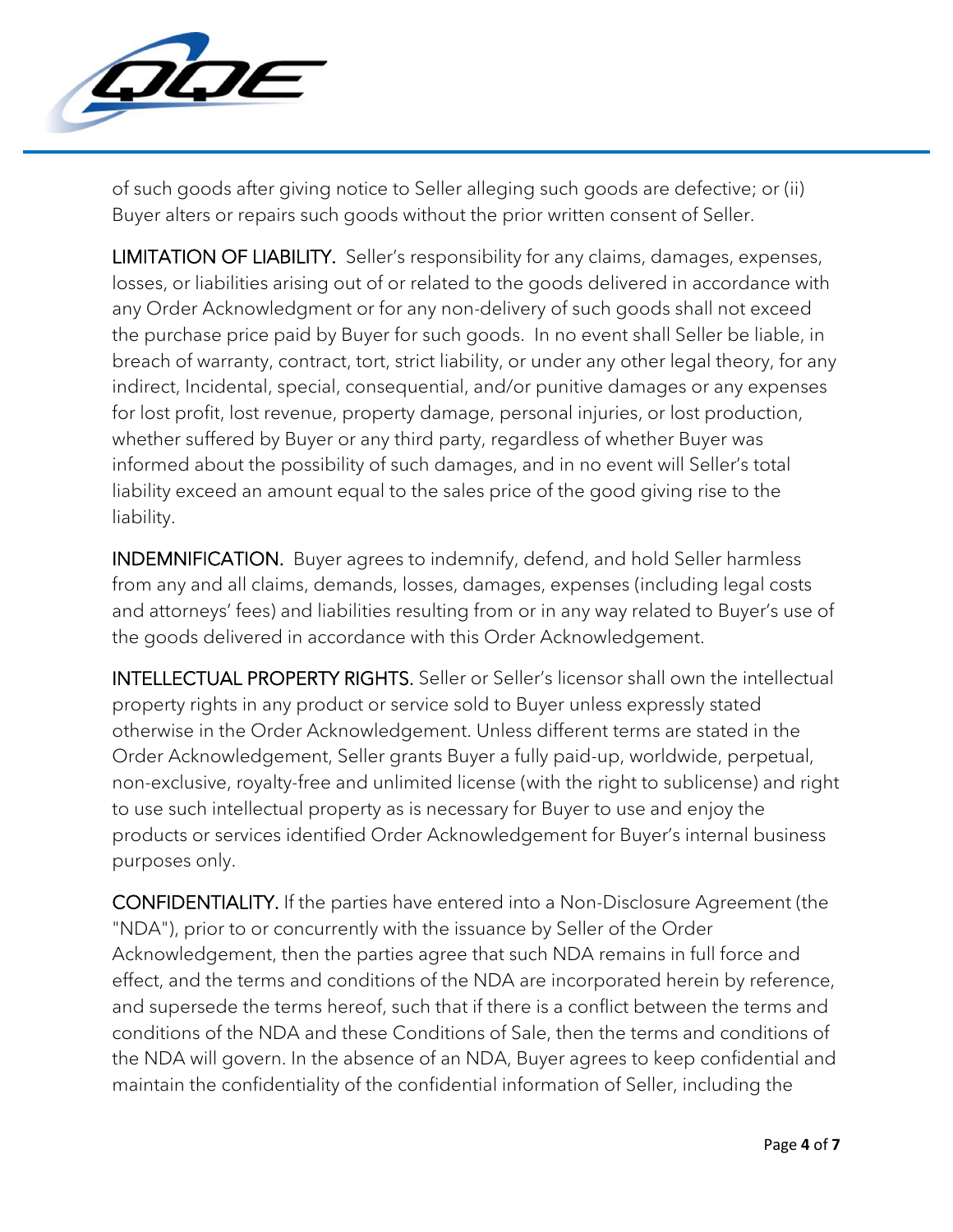

terms of the Agreement, the work being performed by Seller, the products and services being supplied and the relationship between Seller and Buyer, and all Seller intellectual property, trade secrets, and proprietary information. Buyer agrees to protect the information in strictest confidence by using the same degree of care to prevent the unauthorized use, dissemination, or publication of the information as Buyer uses to protect its own confidential information, provided that in no case shall such standard of care be less than a reasonable degree of care. Buyer may disclose such information only to those of Buyer's employees who have a need to know such information provided that such employees are under obligations of confidentiality to maintain the confidentiality of such confidential information. Buyer shall not use the confidential information of the Seller for any purpose other than as necessary to carry out the purposes of the sales transaction identified in the Order Acknowledgement.

ASSIGNMENT AND SUBCONTRACTING. Buyer shall not assign this Agreement or any right or obligation bestowed or imposed herein without the express prior written consent of Seller. Seller may assign this Agreement at Seller's discretion, effective upon notice to Buyer. Additionally, Seller may subcontract or delegate its obligations under this Agreement at Seller's discretion.

FORCE MAJEURE. Seller shall be excused for delays in delivery or performance where such delay is due to acts of God, acts of Buyer not within its rights, actors of civil or military authority, fires, strikes, floods, epidemics, war, riot or other similar causes beyond Seller's control which Seller could not have reasonably foreseen or protected against.

WAIVER. In no event shall any failure or delay by exercising any right hereunder be construed or found to operate as a waiver of such right.

VALIDITY. In the event that any portion(s) of these Terms and Conditions is(are) found to be invalid, or otherwise unenforceable, such finding shall not affect the validity of the remaining portion(s).

GOVERNING LAW. This Agreement shall be governed by the laws of the State of Ohio, USA, without regard to any conflict of laws provisions. The provisions of the United Nations Convention on Contracts for the International Sale of Goods shall not apply to this Agreement or the rights or obligations of Seller or Buyer.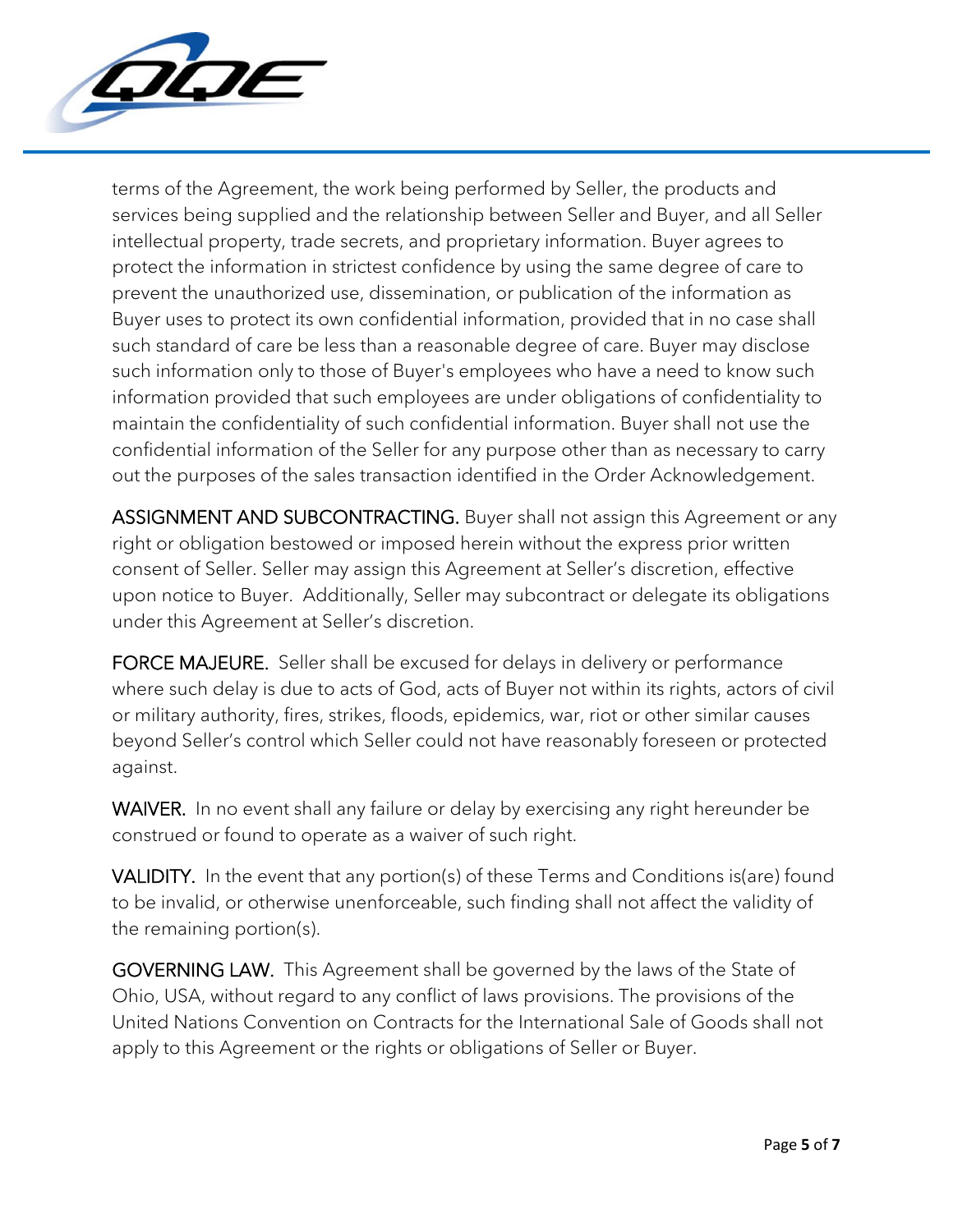

DISPUTES. The parties shall attempt in good faith to resolve any dispute arising out of the making or performance of or otherwise relating to this Agreement promptly by negotiations between executives who have authority to settle the controversy. Any party may give the other party written notice of any dispute not resolved in the normal course of business. Within twenty (20) days after delivery of said notice, executives of the parties shall meet at a mutually acceptable time and place, and thereafter as often as they reasonably deem necessary, to exchange relevant information and to attempt to resolve the dispute. If the matter has not been resolved within sixty (60) days after the disputing party's notice, or if the parties fail to meet within twenty (20) days, any party may institute litigation. As a material term of this Agreement, the parties agree that any such litigation must be instituted with the completed service of a complaint not less than two (2) years of the occurrence of the issue giving rise to the dispute or the claim is forever barred. In the event of litigation, each party consents to and covenants not to challenge exclusive venue and personal jurisdiction of the federal courts of the United States of America or the courts of the State of Ohio in each case located in the City of Dayton and County of Montgomery, and each party irrevocably submits to and covenants not to challenge the exclusive jurisdiction and venue of such courts in any such suit, action or proceeding. The parties further irrevocably consent to the service of process out of any of the aforementioned courts in any such action or proceeding by the mailing of copies thereof by registered or certified mail, postage prepaid, to the parties at their mailing addresses identified on the Order Acknowledgement or an alternate address for which one party specifically notifies the other in writing.

SEVERABILITY. If any term or provision of these terms and conditions is invalid, illegal or unenforceable in any applicable jurisdiction, such invalidity, illegality, or unenforceability shall not affect any other term or provision of these terms and conditions or invalidate or render unenforceable such term or provision in any other jurisdiction.

RELATIONSHIP OF THE PARTIES. The relationship between Buyer and Seller is that of independent contractors. Nothing in these terms and conditions shall be construed as creating any agency, partnership, joint venture, or other form of joint enterprise, employment or fiduciary relationship between the parties, and neither party shall have authority to contract for or bind the other party in any manner whatsoever.